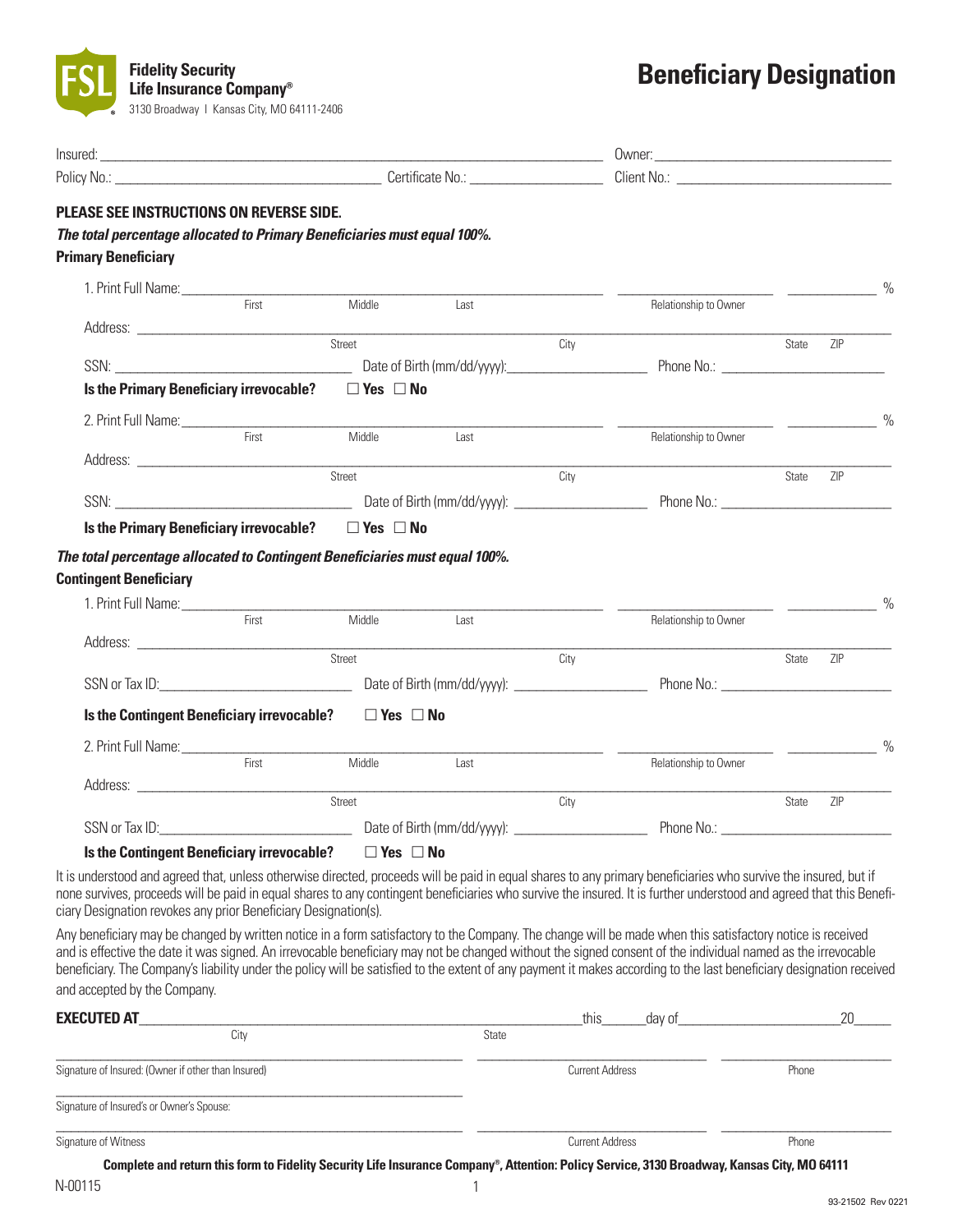| <b>For Home Office Use Only</b>                                                                           |              |         |  |
|-----------------------------------------------------------------------------------------------------------|--------------|---------|--|
| The above Change of Beneficiary is accepted and recorded by Fidelity Security Life Insurance Company this |              | day of  |  |
| Recored by:                                                                                               | Representing |         |  |
|                                                                                                           |              | Insurer |  |

#### **INSTRUCTIONS**

**,**

- 1. This form must be fully completed, dated, and properly signed.
- 2. All required fields must be completed legibly, and any corrections or erasures must be initialed by the Owner or you may request a new Form.
- 3. A beneficiary may be an individual, institution, estate, or trust.
- 4. All signatures should be written exactly as the name is given in the policy, certificate or assignment. If an insured has a name change due to marriage, then an insured should sign both the former and present name.
- 5. This form must be submitted to the Company or representative and is not valid unless signed by an authorized Company representative. One copy of this orm will be returned for attachment to your policy.
- 6. Unless otherwise directed, proceeds will be paid in equal shares to any primary beneficiaries who survived the insured. Please indicate a percentage of the proceeds when designating all beneficiaries.
- 7. In naming a beneficiary, word the designation carefully. The suggested examples (enclosed) represent the most common changes and can be used where applicable.
- 8. If additional space is needed to name additional primary or contingent beneficiaries, attach a separate sheet of paper with the name of the owner, the name of the insured, policy number, certificate number, and client number at the top of the page.
- 9. Contingent beneficiaries: The interest of any beneficiary who dies before the insured shall terminate at the death of that beneficiary. If the interest of all designated beneficiaries hasterminated, any proceeds payable at the insured's death shall then be paid in accordance with the provisions of the policy.
- 10. Irrevocable beneficiary: You will need to check either "Yes" or "No" to indicate whether or not the Primary and Contingent Beneficiary, if applicable, is/ are irrevocable. NOTE: When a beneficiary is named as irrevocable, you will not be able to make a change to the beneficiary designation in the future without the signed consent of the individual named as an irrevocable beneficiary.
- 11. **Community Property States:** If the policy wasissued in one of the following Community Property States, the spouse at the time of issue, if any, must also execute this form: Arizona, California, Idaho, Louisiana, Nevada, New Mexico, Texas, Washington, Wisconsin. If the case of divorce, you will need to submit a copy of your divorce decree or a notarized Spousal Waiver Form signed by your former spouse. Otherwise, your former spouse will need to sign the change form.
- 12. If the policy owner currently resides in a Community Property State, the owner's current spouse must execute this form. In the case of a Qualified Domestic Relations Order (QDRO), additional documentation may be required. In the case of a deceased spouse, a copy of the certified death certificate must be submitted. Please consult a legal and/or tax professional regarding the applicability of the applicable State's community property laws to registered domestic partners or common law marriages.